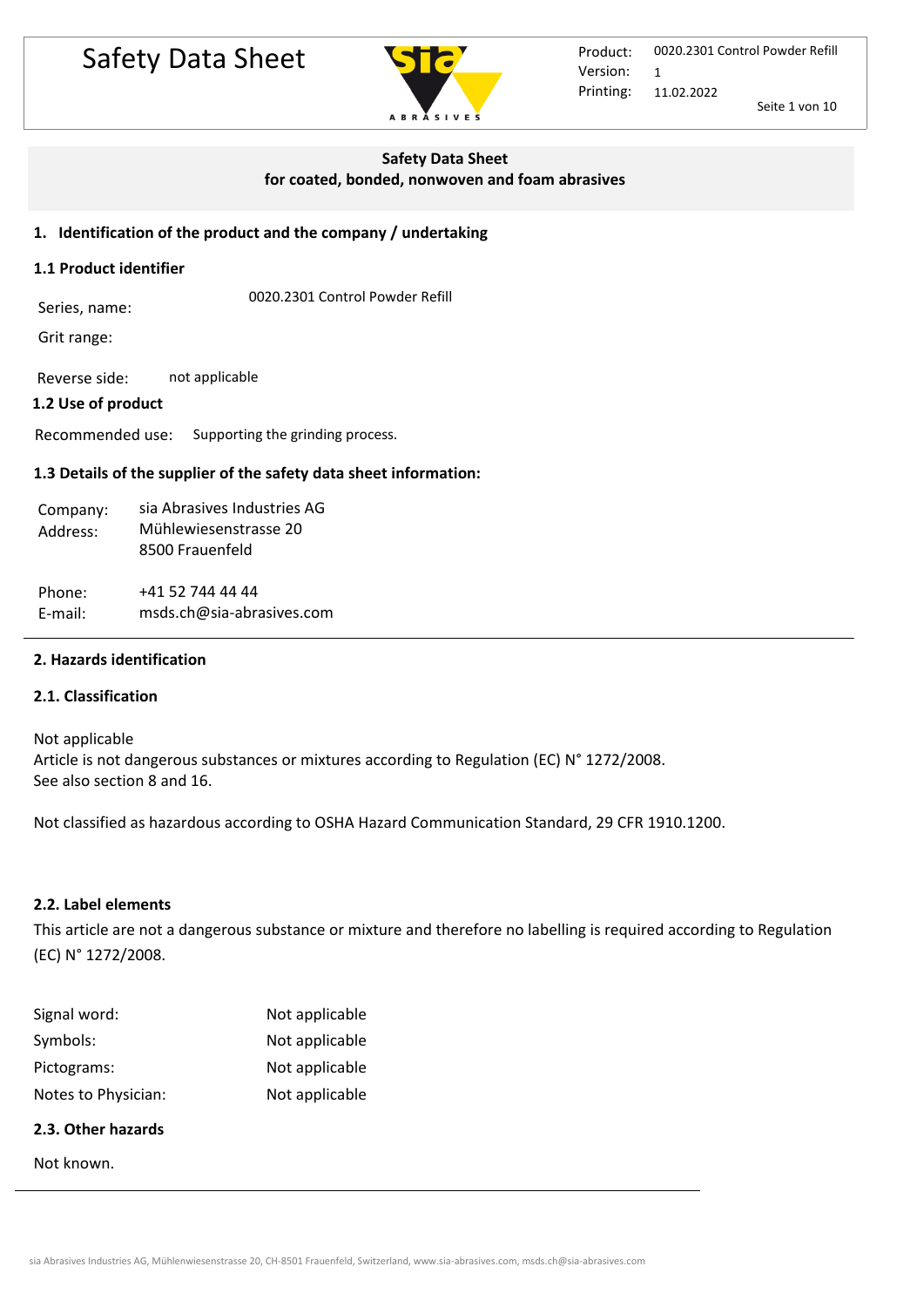# Safety Data Sheet Marian Product:



## **3. Composition/information on ingredients**

The product contains the following ingredients which are classified according to Regulation (EC) Nr. 1272/2008 or for which a community occupational exposure limit value exists:

| Substance | $EC-N^{\circ}$<br>(if available) | $CAS-N°$<br>(if available) $\parallel$ | <b>REACH Reg. N°</b><br>(if available) | Conc. (%) |                                       | Classification acc. to Regulation (EC) N°<br>1272/2008 |
|-----------|----------------------------------|----------------------------------------|----------------------------------------|-----------|---------------------------------------|--------------------------------------------------------|
|           |                                  |                                        |                                        |           | Hazard classes /<br>hazard categories | <b>Hazard statements</b>                               |

(for full text of H-phrases see section 16)

**Remark** No PDMS (silicone-oils) present in this product

## **4. First aid measures**

See also section 8 and 16

## **4.1. Description of first aid measures**

| Inhalation   | If dust is inhaled, move person to fresh air. If breathing is difficult, have qualified personnel<br>administer oxygen. Seek medical attention if irritation or other symptoms persist. |
|--------------|-----------------------------------------------------------------------------------------------------------------------------------------------------------------------------------------|
| Eye contact  | Remove contact lenses if present and easy to do so. Flush eyes thoroughly with large<br>amounts of water, holding eyelids open. If irritation persists, seek medical attention.         |
| Skin contact | Wash skin with soap and water. If irritation or other symptoms develop, seek medical<br>attention. sist.                                                                                |
| Ingestion    | Rinse mouth with water. Seek medical attention if a large amount is swallowed or if you<br>feel unwell                                                                                  |

## **4.2. Most important symptoms and effects, both acute and delayed**

### **4.3. Indication of any immediate medical attention and special treatment needed**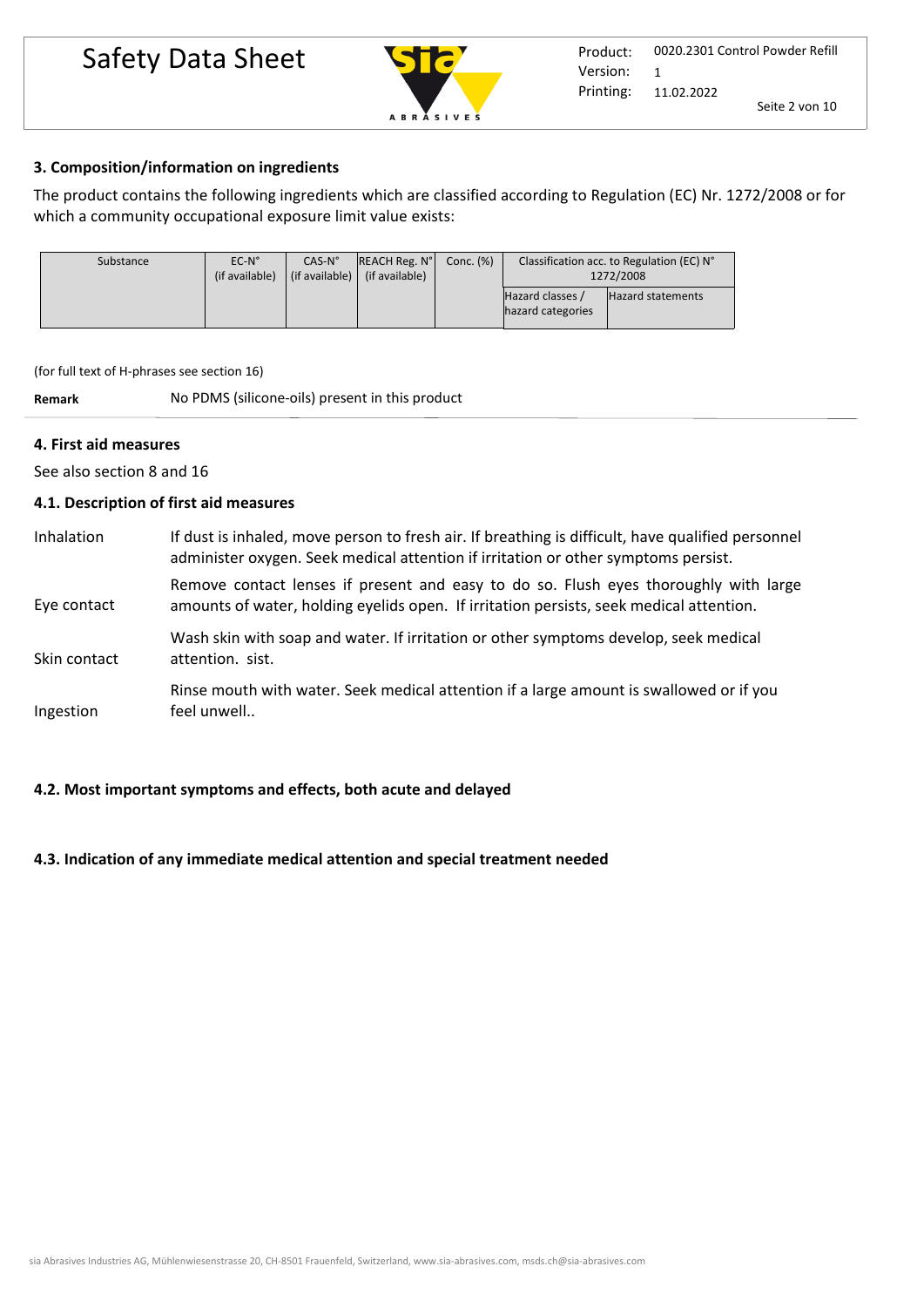

## **5. Fire fighting measures**

## **5.1. Suitable (and unsuitable) extinguishing media:**

In case of fire: Use a fire fighting agent suitable for ordinary combustible material and appropriate for surrounding area such as: water, foam, sand, powder or CO2

# **5.2. Special hazards arising from the product**

Toxic fumes (CO, CO2, NOx, HCN, aldehydes, including CH2O) may occur. Particulate matter and other organic compounds may be formed during combustion. Use respiratory protective equipment.

## **5.3. Special protective equipment and precautions for fire-fighters**

Extinguishing materials should be selected according to the surrounding area. Firefighters should wear full emergency equipment and NIOSH approved positive pressure self-contained breathing apparatus.

## **6. Accidental release measures**

## **6.1. Personal precautions, protective equipment, and emergency procedures**

Wear appropriate respirator and protective clothing as needed to avoid eye contact and inhalation of dust.

## **6.2. Environmental precautions**

Avoid contamination of water supplies and environmental releases. Report spills as required to authorities.

## **6.3. Methods and materials for containment and cleaning up**

Carefully collect dry material, avoiding the creation of airborne dust. Place in a suitable container for disposal.

## **7. Handling and storage**

# **7.1. Precautions for safe handling**

Avoid breathing dust. Use with adequate ventilation. Avoid contact with the eyes, skin and clothing. Wear suitable gloves, eye protection and appropriate protective clothing according to the operation. Wash thoroughly after handling.

# **7.2. Conditions for safe storage, including any incompatibilities**

No special storage required.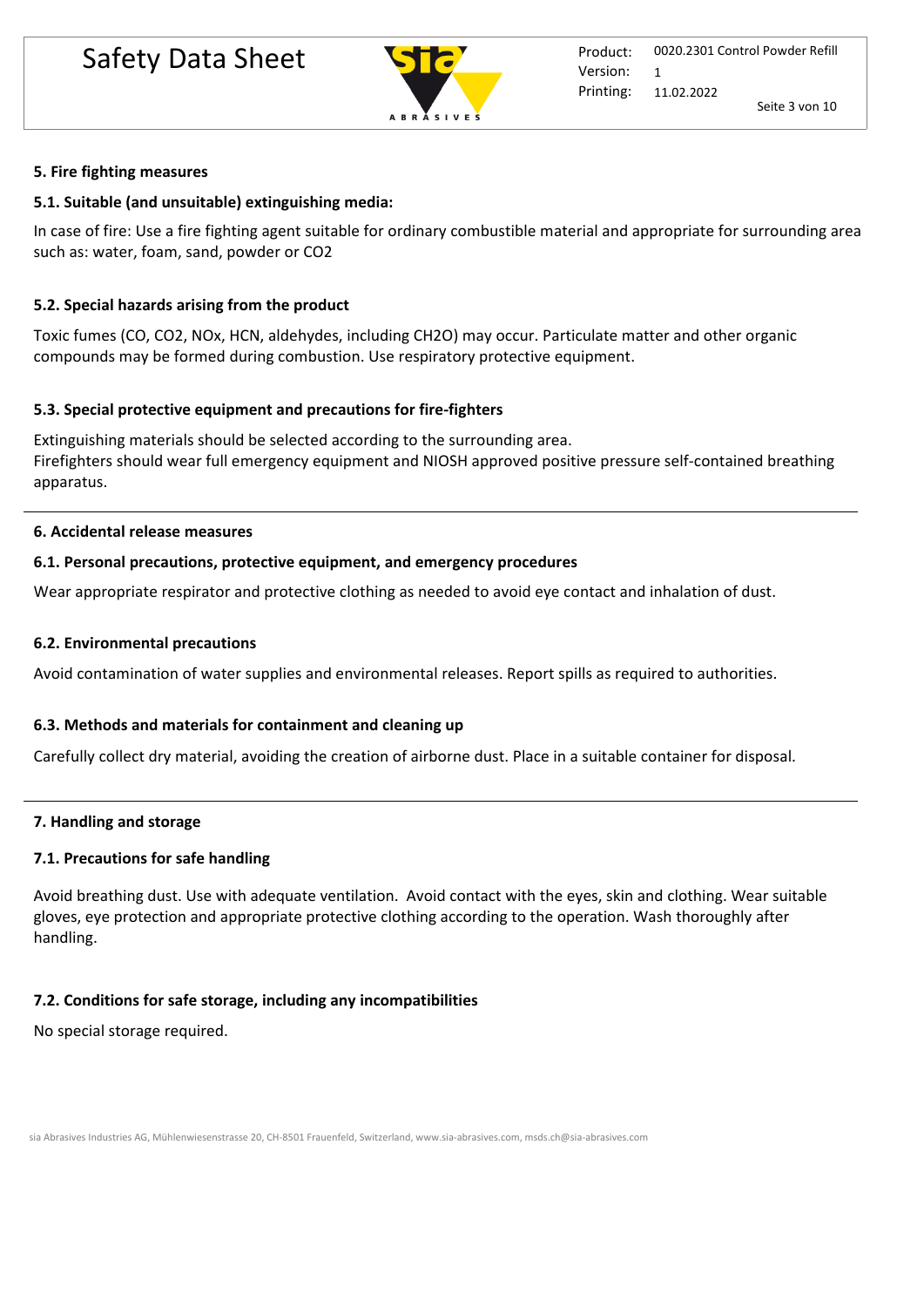

## **8. Exposure controls/personal protection**

### **8.1. Control parameters**

accordingly: Before using it is recommended to perform a risk assessment and to use personal protection equipment

Note: National regulations for dust exposure limit values have to be taken into consideration.

Occupational exposure limit values and/or biological limit values

| Substance     | EC-No       | CAS-No      | Limit value<br>type (Country<br>of origin) | Occupational limit value / PEL |                 |       |                   | Peak limit | Source      |
|---------------|-------------|-------------|--------------------------------------------|--------------------------------|-----------------|-------|-------------------|------------|-------------|
|               | (if avail.) | (if avail.) |                                            |                                | Long term / TWA |       | Short term / STEL |            |             |
|               |             |             |                                            | mg/m3                          | ml/m3<br>(ppm)  | mg/m3 | ml/m3<br>(ppm)    |            |             |
| Bariumsulfate |             | 7727-43-7   | Switzerland                                | 10                             |                 |       |                   | <b>NA</b>  | DE TGRS 900 |
|               |             |             |                                            |                                |                 |       |                   |            |             |
|               |             |             |                                            |                                |                 |       |                   |            |             |

**Abbreviation:** e: inhalable / einatembar a: respirable / alveolengängig NA: not applicable / nicht zutreffend

#### **EUROPE:**

Longterm: The employee's average airborne exposure in any 8-hour work shift of a 42-hour work week which shall not be exceeded. Shortterm: Maximum exposure of four 15min periods per 8 hour shift, with at least 60 minutes between exposure periods

#### **USA:**

PEL: Permitted Exposure Limits

TWA: The employee's average airborne exposure in any 8-hour work shift of a 40-hour work week which shall not be exceeded.

STEL: Maximum exposure of four 15min periods per 8 hour shift, with at least 60 minutes between exposure periods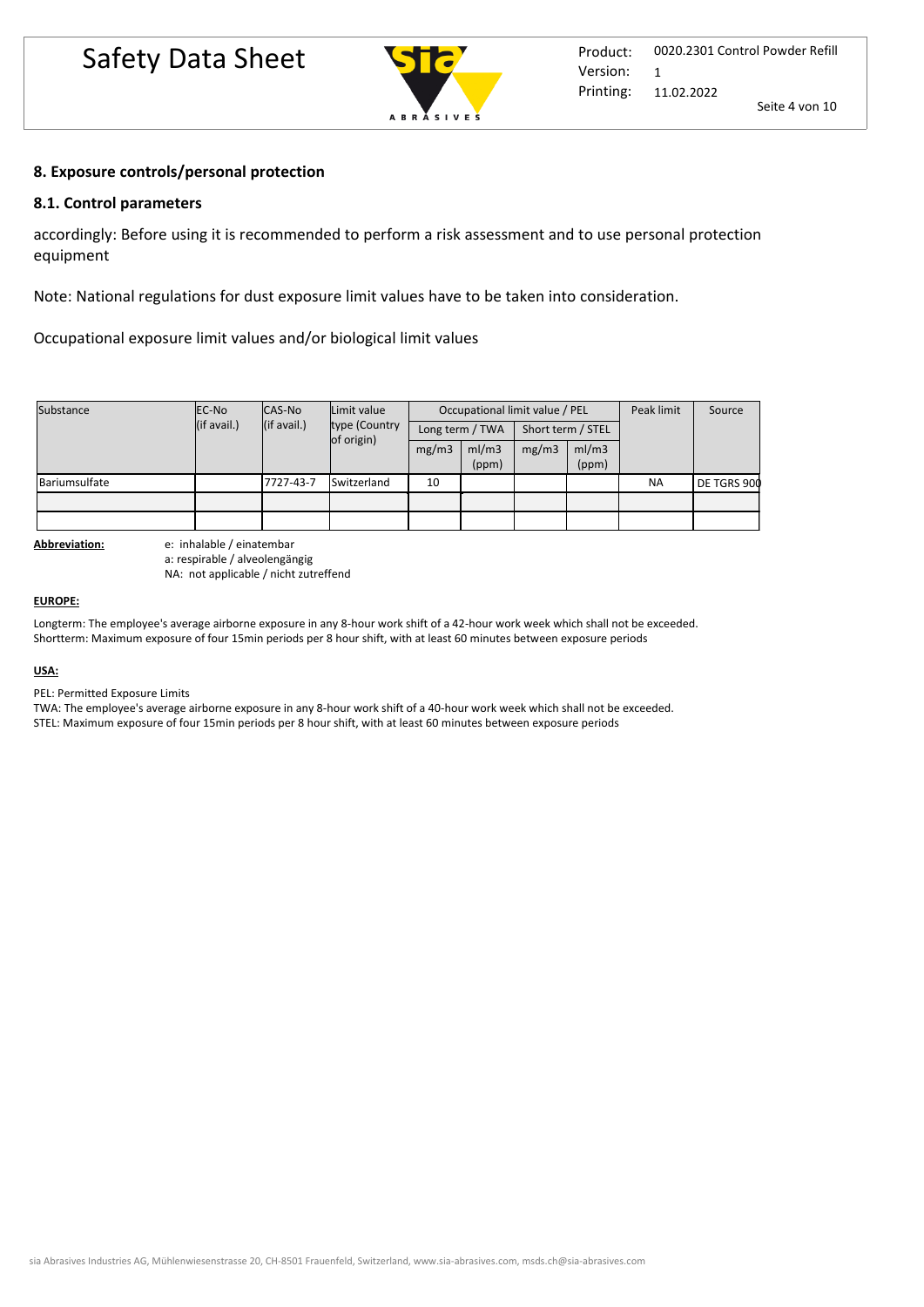

## **8.2. Exposure controls**

# **8.2.1. Appropriate engineering controls**

Use with adequate general or local exhaust ventilation to maintain exposure levels below the occupational exposure limits.

## **8.2.2. Personal Protective Equipment**

## **8.2.1.1. Respiratory protection**

Use respiratory protective equipment, type depends on specific application and material being ground. Consider the potential for exposure to components of the coatings or base material being processed in selecting proper respiratory protection. Refer to OSHA's specific standards for lead, cadmium, etc. where appropriate. Respirator selection and use should be based on contaminant type, form and concentration. Follow OSHA 1910.134 and ANSI Z88.2 or other applicable regulations and standards and good Industrial Hygiene practice.

## **8.2.1.2. Hand protection**

Wear protective gloves to avoid skin abrasion when handling type depends on specific application and material being ground.

## **8.2.1.3. Eye protection**

Wear protective goggles with side shields or face shield type depends on specific application and material being ground. To minimize the risk of injury to face and eyes, always wear eye and face protection when working at sanding or grinding operations or when near such operations. Select and use eye/face protection to prevent contact based on the results of an exposure assessment.

## **8.2.1.4. Hearing protection**

Use hearing protection type depends on specific application and material being ground.

## **8.2.1.5. Body protection**

Use protective clothing type depends on specific application and material being ground.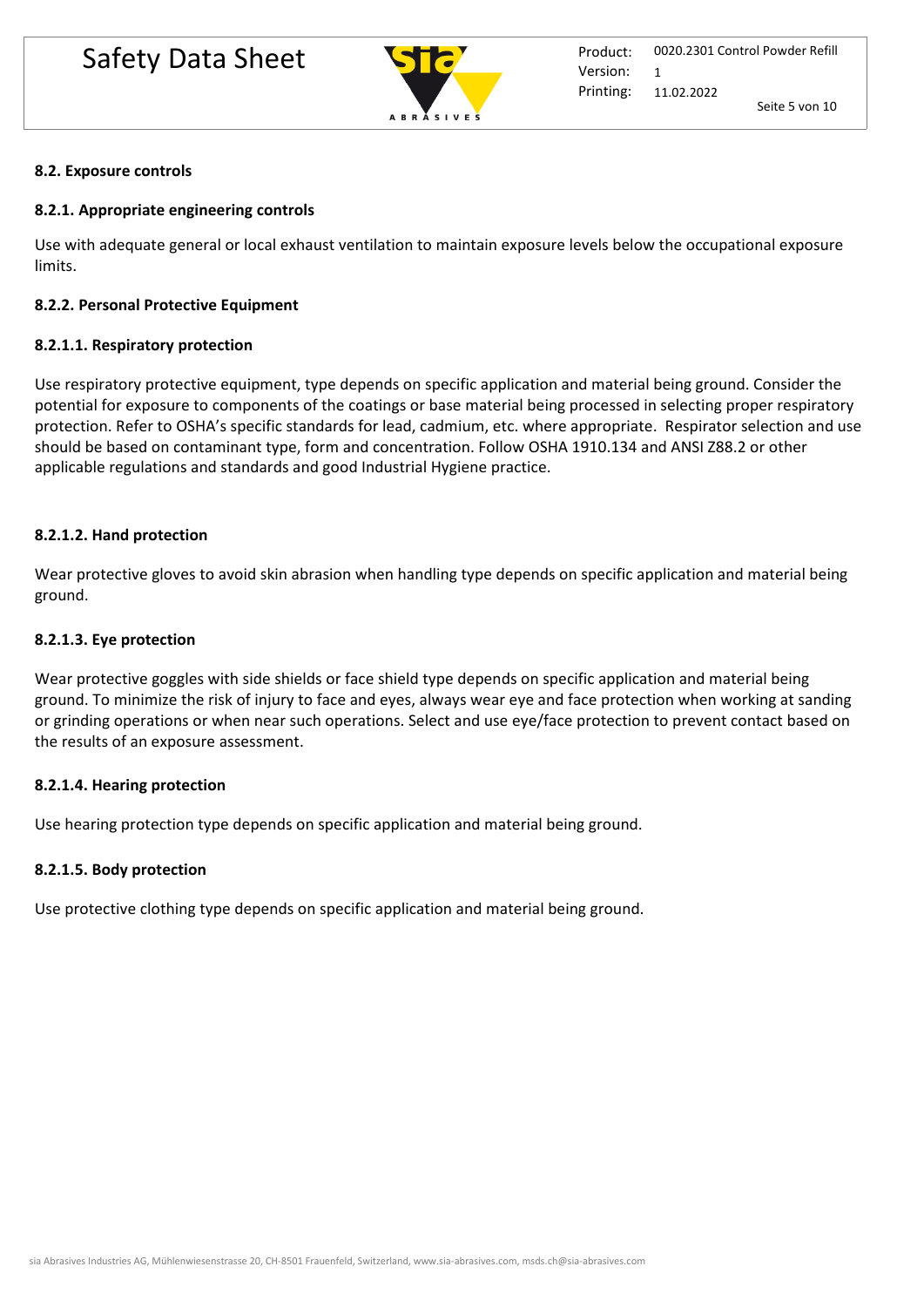# Safety Data Sheet



## **9. Physical and chemical properties**

## **9.1. Information on basic physical and chemical properties**

Use with adequate general or local exhaust ventilation to maintain exposure levels below the occupational exposure limits.

| <b>General Physical Form</b>             | Powder              |
|------------------------------------------|---------------------|
| Product Apperance                        | <b>Black Powder</b> |
| Grade                                    |                     |
| Color                                    | black               |
| Odor                                     | No odor             |
| Odor Threshold                           | Not applicable      |
| pH                                       | Not applicable      |
| Melting point                            | Not applicable      |
| <b>Boiling point</b>                     | Not applicable      |
| Flash point                              | Not applicable      |
| Evaporation rate                         | Not applicable      |
| Flammable Limits (LEL)                   | Not applicable      |
| Flammable Limits (UEL)                   | Not applicable      |
| Vapor density                            | Not applicable      |
| Specific gravity                         | < 3.7               |
| Solubility in Water                      | insoluble           |
| Solubility non Water                     | Not applicable      |
| Partition coefficient: n-octanol / water | Not applicable      |
| Autoignition temperature                 | Not applicable      |
| Decomposition temperature                | Not applicable      |
| Viscosity                                | Not applicable      |

# **9.2. Other information**

None

### **10. Stability and reactivity**

### **10.1. Reactivity**

Product is stable when handled or stored correctly

### **10.2. Chemical stability**

No decomposition in normal use.

### **10.3. Possibility of hazardous reactions**

No dangerous reactions known.

### **10.4. Conditions to avoid**

Product is stable when handled or stored correctly. 

#### **10.5. Incompatible materials**

No dangerous reactions known.

## **10.6. Hazardous decomposition products**

None known. At temperatures exceeding 250° C hazardous or toxic decomposition products may be generated – see section 5.2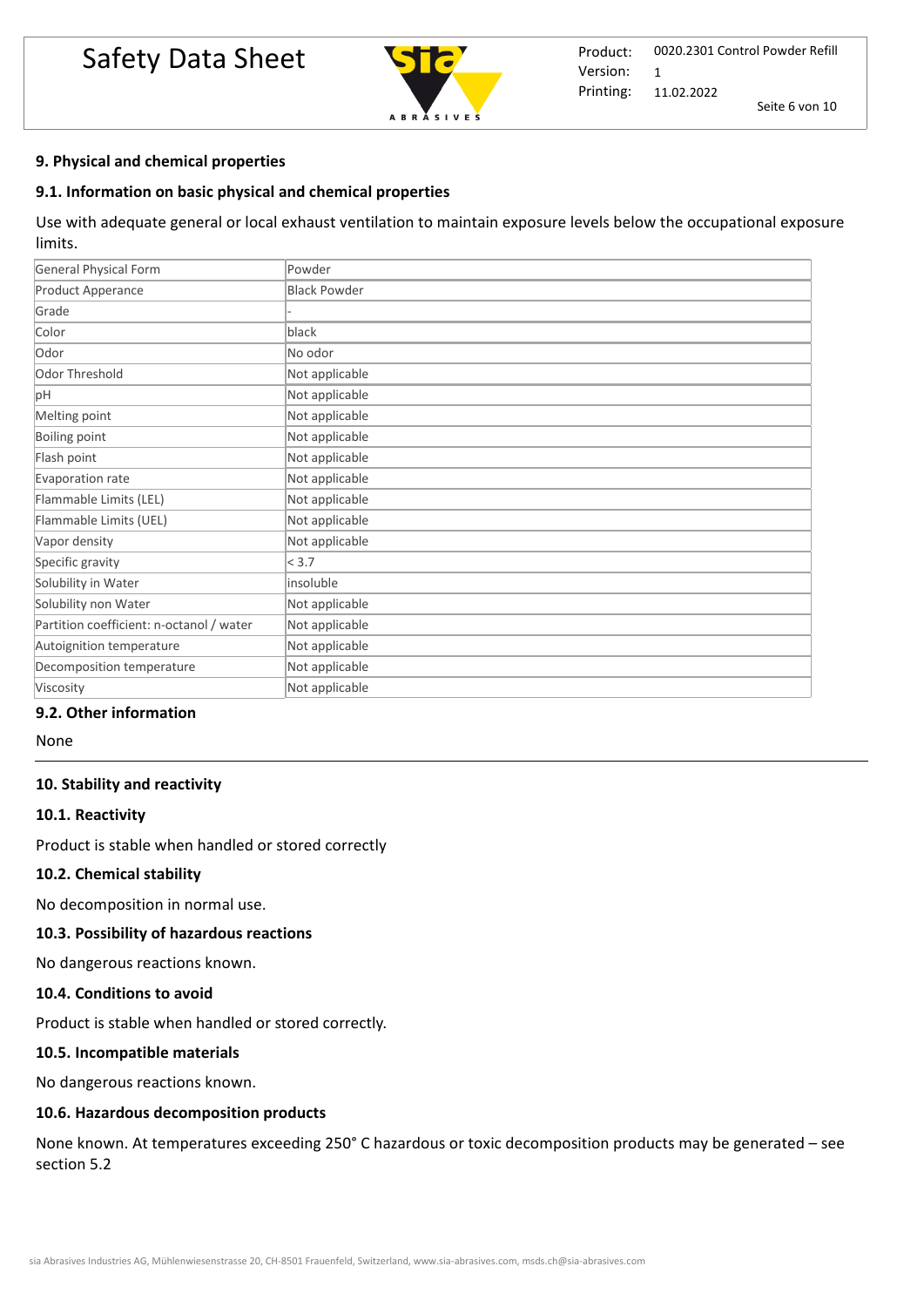# Safety Data Sheet **Safety Data Sheet**



# **11. Toxicological information**

The information below may not be consistent with the material classification in Section 2 if specific ingredient classifications are mandated by a competent authority. In addition, toxicological data on ingredients may not be reflected in the material classification and/or the signs and symptoms of exposure, because an ingredient may be present below the threshold for labelling, an ingredient may not be available for exposure, or the data may not be relevant to the material as a whole.

# **11.1. Information on acute effects of exposure**

## **11.1.1. Inhalation**

Breathing dust may cause irritation to the nose, throat and upper respiratory tract.

## **11.1.2. Skin Contact**

May cause abrasive skin irritation.

## **11.1.3. Eye Contact**

May cause abrasive irritation and injury.

# **11.1.3. Ingestion**

Not toxic. Swallowing may cause gastrointestinal disturbances.

## **11.1.4. Chronic Health Effects**

Prolonged inhalation of respirable dust may cause adverse lung effects. Most of the dust generated during abrasive processes is from the base material being processed and the potential hazard from this exposure must be evaluated.

## **11.1.5. Sensitization**

## **11.1.6. Germ Cell Mutagenicity**

This product is not expected to present a risk of genetic damage. Negative in a bacterial recombination assay.

## **11.1.7. Reproductive Toxicity**

| Substance               | CAS-No | Conc. $(\%)$ | Department |
|-------------------------|--------|--------------|------------|
| 11.1.8. Carcinogenicity |        |              |            |
| Substance               | CAS-No | Conc. (%)    | Department |

## **11.1.9. Acute toxicity values**

No specific data is available; however, this product is not expected to present a risk of adverse acute toxicity.

ATE = acute toxicity estimated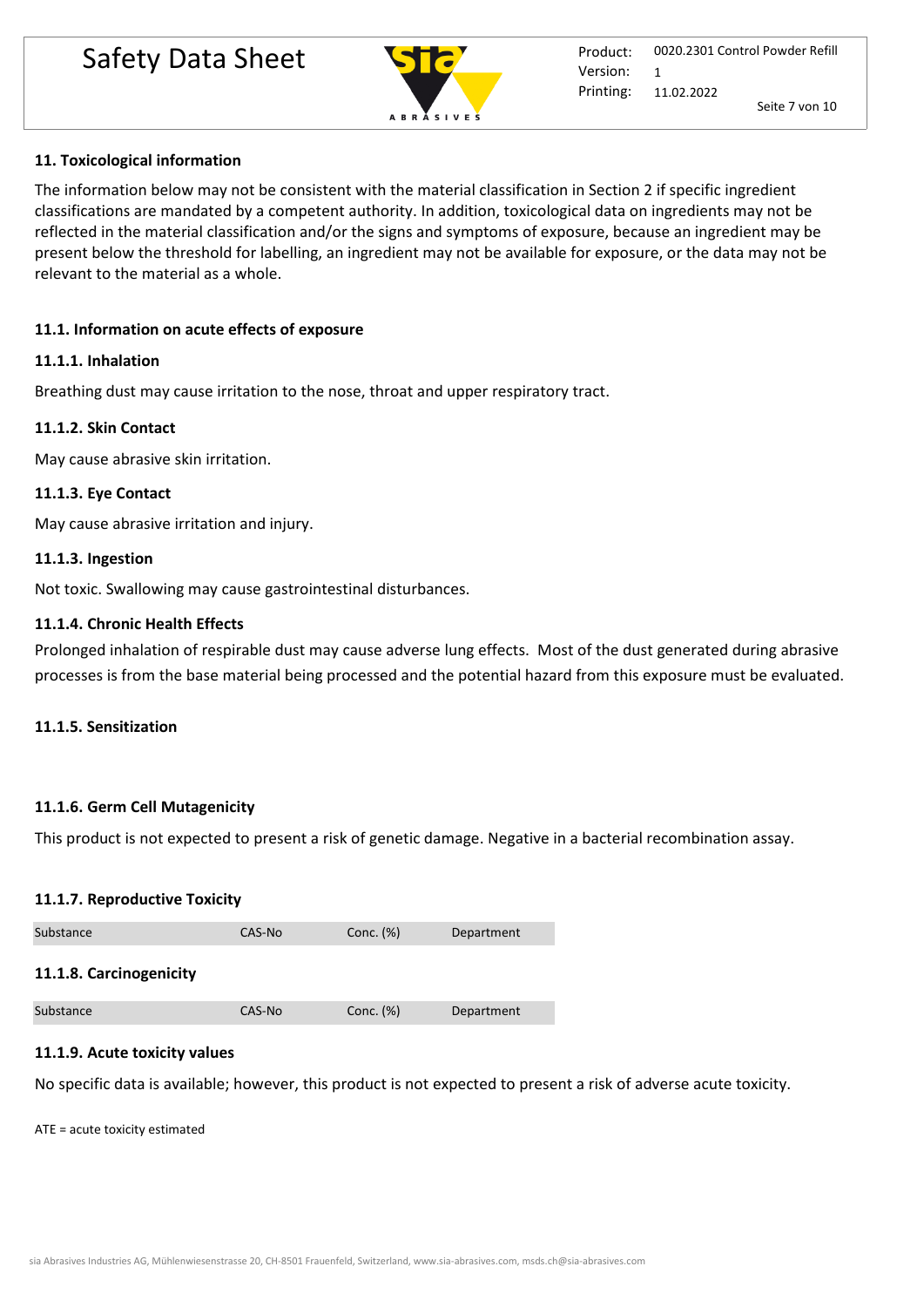

# **12. Ecological information**

No adverse effects on aquatic organisms are expected. However, consideration must be given to potential environment effects of the base material being processed.

# **12.1. Toxicity**

No effects known.

# **12.2. Persistence and degradability**

No biodegradable potentials known.

# **12.3. Bioaccumulative potential**

No potentials known.

## **12.4. Mobility in soil**

No potentials known.

## **12.5. Results of PBT and vPvB assessment**

Not relevant.

# **12.6. Other adverse effects**

No effects known.valuated.

## **13. Disposal considerations**

## **13.1. Waste treatment methods**

Dispose in accordance with all local, state and national regulations. Local regulations may be more stringent than regional and national requirements. It is the responsibility of the waste generator to determine the toxicity and physical characteristics of the material to determine the proper waste identification and disposal in compliance with applicable regulations.

## **13.1.2. Product**

Follow national and regional regulations.

Due to the ingredients and properties disposal as non hazardous waste (2000/532/EC) is possible if no hazardous materials are added to the abrasives. (EWC – Nr. 120121),

## **13.1.3. Packing**

Follow national and regional regulations.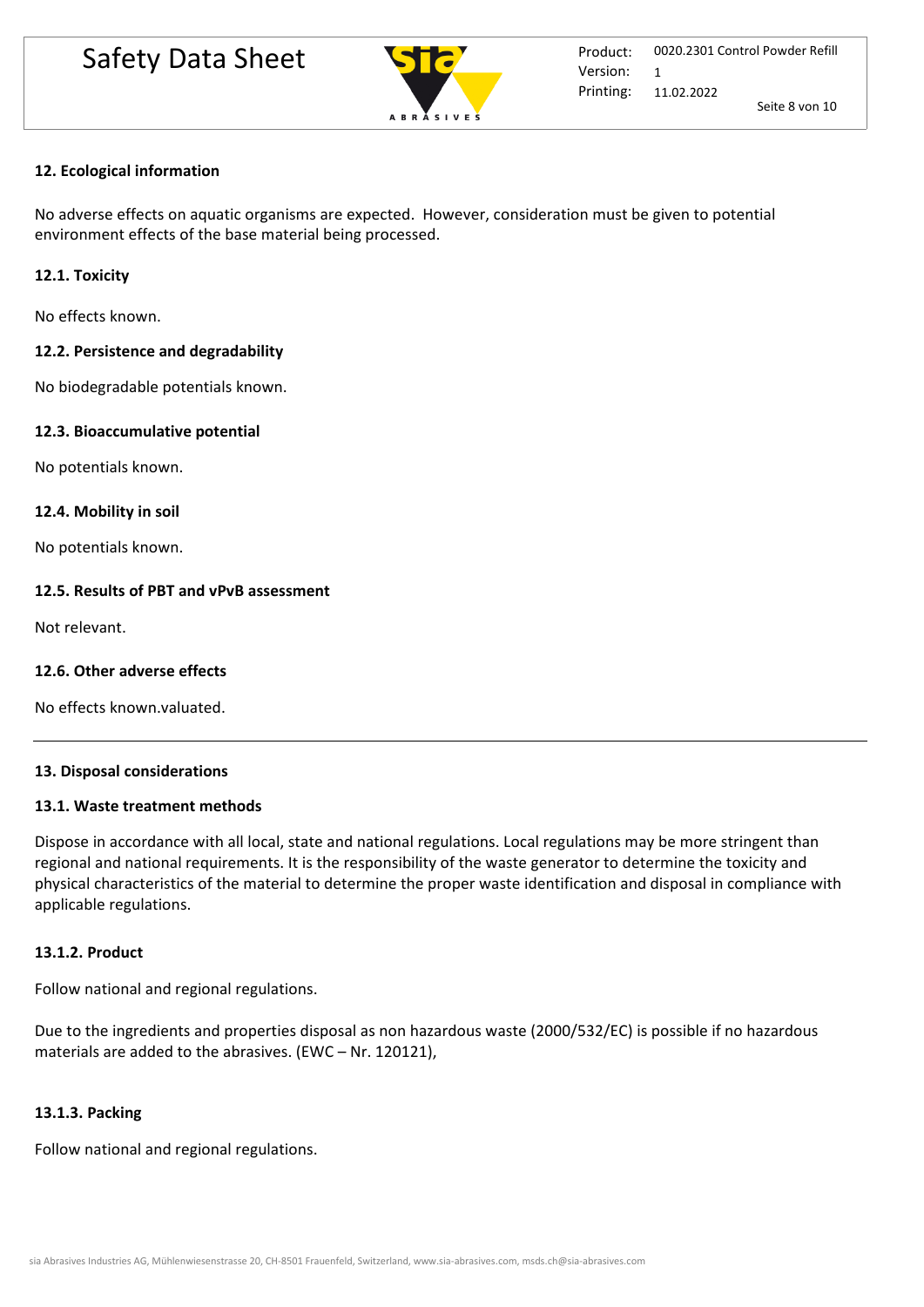# Safety Data Sheet **Product:**



## **14. Transport information**

The product is not covered by international regulation on the transport of dangerous goods.

|            | UN Number | Proper shipping name | Hazard class | <b>Packing Group</b> | <b>Environmental Hazard</b> |
|------------|-----------|----------------------|--------------|----------------------|-----------------------------|
| DOT        | None      | Not regulated        | None         | None                 |                             |
| <b>TDG</b> | None      | Not regulated        | None         | None                 |                             |

## **14.1. Transport in bulk (according to Annex II of MARPOL 73/78 and the IBC Code)**

Not determined.

#### **14.2. Special precautions**

None identified.

## **15. Regulatory information**

## **15.1. Safety, health and environmental regulations/legislation specific for the product**

### **15.1.2. European Regulation**

No specific labelling requirements under respective EC directives.

## **15.1.3. US Federal Regulations**

Contact "sia abrasives Ind. AG" for more information.

## **15.1.3.1 CERCLA Hazardous Substances (Section 103)/RQ:**

This product is not subject to CERCLA release reporting. Many states have more stringent spill reporting requirements. Report spills in accordance will all applicable regulations.

## **15.1.3.2. SARA Hazard Category (311/312)**

This product is not subject to CERCLA release reporting. Many states have more stringent spill reporting requirements. Report spills in accordance will all applicable regulations.

| Fire Hazard                | No |
|----------------------------|----|
| Sudden Release of Pressure | No |
| Reactivity                 | No |
| Acute Health               | No |
| Chronic Health             | N٥ |

### **15.1.3.3. EPA SARA 313**

This product contains the following chemicals regulated under SARA Title III, section 313

| Substance | CAS-No | Conc. (%) |
|-----------|--------|-----------|
|-----------|--------|-----------|